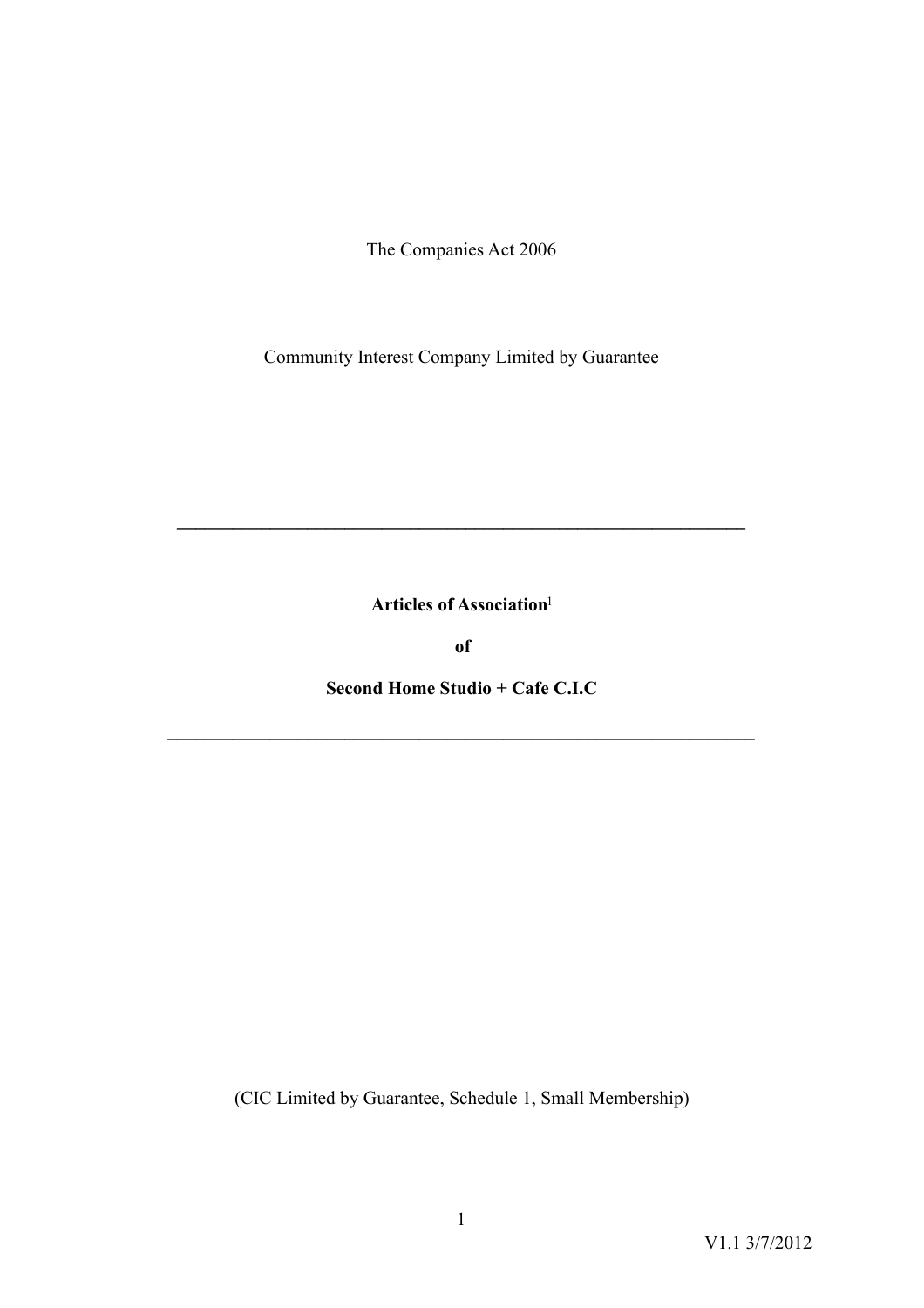# The Companies Act 2006 **Community Interest Company Limited by Guarantee**

# **INDEX TO THE ARTICLES**

| 1.  |       |   |
|-----|-------|---|
| 2.  |       |   |
| 3.  |       |   |
| 4.  |       |   |
| 5.  |       |   |
| 6.  |       |   |
| 7.  |       |   |
| 8.  |       |   |
| 9.  |       |   |
| 10. | Chair | 3 |
| 11. |       |   |
| 12. |       |   |
| 13. |       |   |
| 14. |       |   |
| 15. |       |   |
| 16. |       |   |
| 17. |       |   |
| 18. |       |   |
| 19. |       |   |
| 20. |       |   |
| 21. |       |   |
| 22. |       |   |
| 23. |       |   |
| 24. |       |   |
| 25. |       |   |
| 26. |       |   |
| 27. |       |   |
| 28. |       |   |
| 29. |       |   |
| 30. |       |   |
| 31. |       |   |
| 32. |       |   |
| 33. |       |   |
| 34. |       |   |
| 35. |       |   |
| 36. |       |   |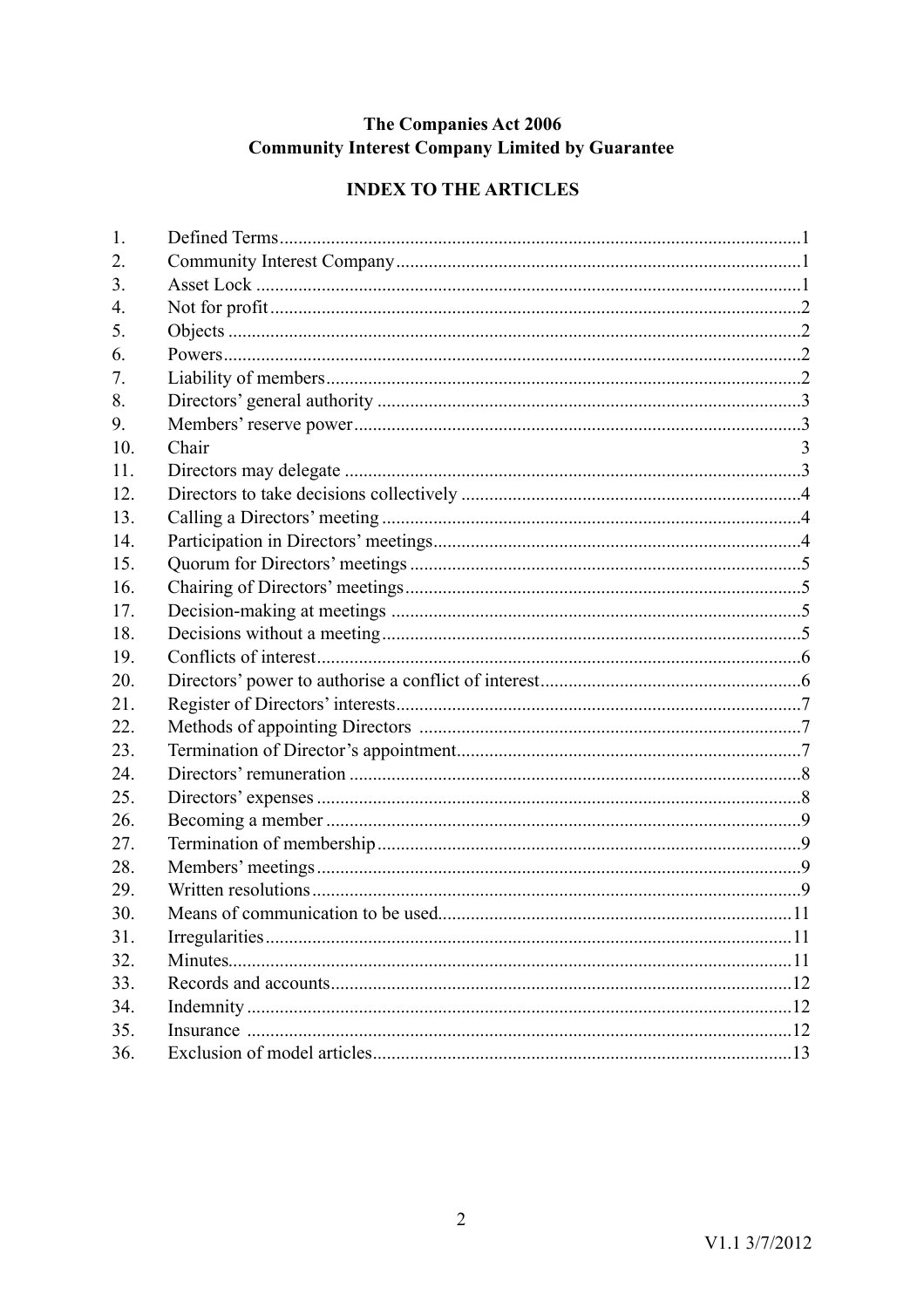## **The Companies Act 2006**

### **Articles of Association**

**of** 

### **Second Home Studio + Cafe C.I.C**

### **INTERPRETATION**

### **1. Defined Terms**

<span id="page-2-0"></span>1.1. The interpretation of these Articles is governed by the provisions set out in the Schedule at the end of the Articles.

### **COMMUNITY INTEREST COMPANY AND ASSET LOCK**

### **2. Community Interest Company**

<span id="page-2-3"></span><span id="page-2-2"></span><span id="page-2-1"></span>The Company is to be a community interest company.

### **3. Asset Lock**[2](#page-18-1)

- 3.1. The Company shall not transfer any of its assets other than for full consideration.
- 3.2. Provided the conditions in Article 3.3 are satisfied, Article 3.1 shall not apply to:
	- (a) the transfer of assets to any specified asset-locked body, or (with the consent of the Regulator) to any other asset-locked body; and
	- (b) the transfer of assets made for the benefit of the community other than by way of a transfer of assets into an asset-locked body.
- 3.3. The conditions are that the transfer of assets must comply with any restrictions on the transfer of assets for less than full consideration which may be set out elsewhere in the memorandum and Articles of the Company.
- 3.4. If:
	- 3.4.1. the Company is wound up under the Insolvency Act 1986; and
	- 3.4.2. all its liabilities have been satisfied

any residual assets shall be given or transferred to the asset-locked body specified in Article 3.5 below.

3.5. For the purposes of this Article 3, the following asset-locked body is specified as a potential recipient of the Company's assets under Articles 3.2 and 3.4:

Name: Woodend Arts Limited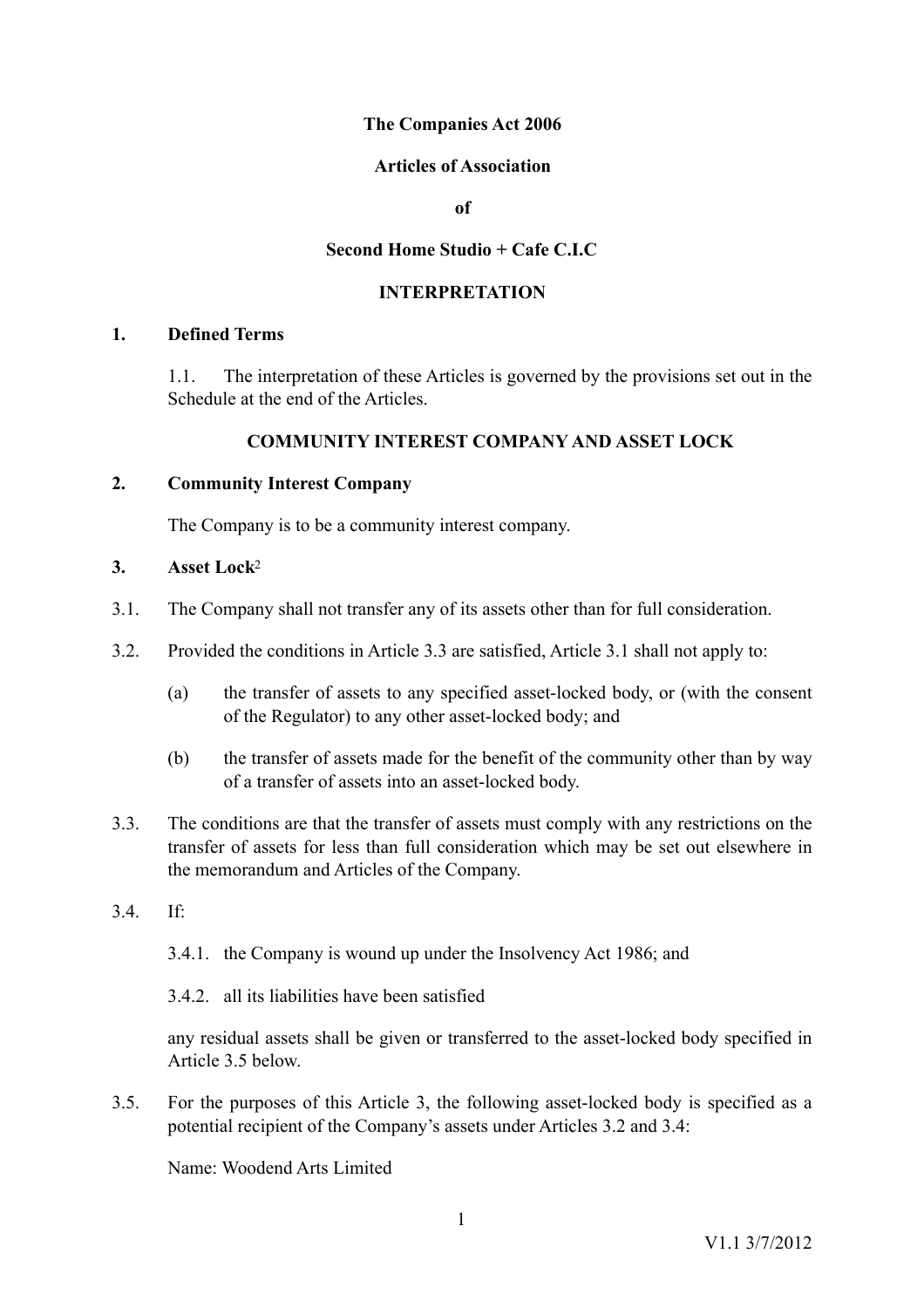Charity Registration Number: SC022620

Company Registration Number: 392079

Registered Office: Woodend Barn, Burn O'Bennie,

<span id="page-3-4"></span>Banchory, Aberdeenshire, AB31 5QA[3](#page-18-2)

# **4. Not for profit**

<span id="page-3-0"></span>4.1. The Company is not established or conducted for private gain: any surplus or assets are used principally for the benefit of the community.

## <span id="page-3-5"></span>**OBJECTS, POWERS AND LIMITATION OF LIABILITY**

## **5. Objects**[4](#page-18-3)

<span id="page-3-1"></span>The objects of the Company are to carry on activities which benefit the community and in particular (without limitation) to practicing and emerging artists in Aberdeen, those who are studying or have recently graduated from at Grays' School of Art or NESCOL, people who have an interest in art in general, specifically with a focus on those who have limitations (i.e., financial, learning difficulties, etc), and finally other community art projects.

### **6. Powers**

<span id="page-3-2"></span>6.1. To further its objects the Company may do all such lawful things as may further the Company's objects and, in particular, but, without limitation, may borrow or raise and secure the payment of money for any purpose, including for the purposes of investment or of raising funds.

# **7. Liability of members**[5](#page-18-4)

<span id="page-3-6"></span><span id="page-3-3"></span>The liability of each member is limited to £1, being the amount that each member undertakes to contribute to the assets of the Company in the event of its being wound up while he or she is a member or within one year after he or she ceases to be a member, for:

- 7.1. payment of the Company's debts and liabilities contracted before he or she ceases to be a member;
- 7.2. payment of the costs, charges and expenses of winding up; and
- 7.3. adjustment of the rights of the contributories among themselves.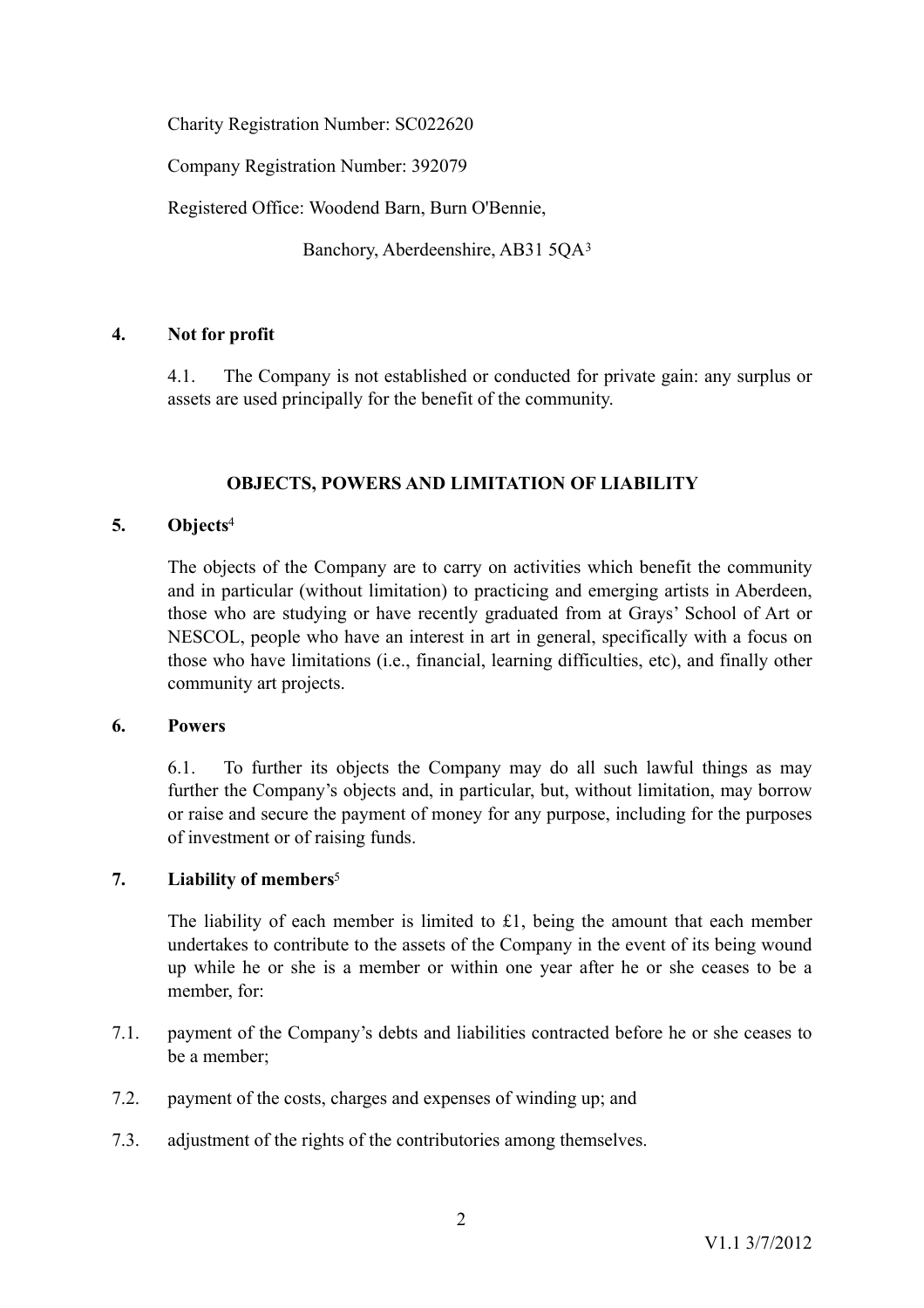#### <span id="page-4-4"></span>**DIRECTORS**

#### **DIRECTORS' POWERS AND RESPONSIBILITIES**[6](#page-18-5)

#### **8. Directors' general authority**

<span id="page-4-0"></span>Subject to the Articles, the Directors are responsible for the management of the Company's business, for which purpose they may exercise all the powers of the Company.

#### <span id="page-4-1"></span>**9. Members' reserve power**

- 9.1. The members may, by special resolution, direct the Directors to take, or refrain from taking, specific action.
- 9.2. No such special resolution invalidates anything which the Directors have done before the passing of the resolution.

#### **10. Chair**

<span id="page-4-5"></span><span id="page-4-2"></span>The Directors may appoint one of their number to be the chair of the Directors for such term of office as they determine and may at any time remove him or her from office.

#### <span id="page-4-3"></span>**11. Directors may delegate**[7](#page-18-6)

- 11.1. Subject to the Articles, the Directors may delegate any of the powers which are conferred on them under the Articles or the implementation of their decisions or day to day management of the affairs of the Company:
	- 11.1.1. to such person or committee;
	- 11.1.2. by such means (including by power of attorney);
	- 11.1.3. to such an extent;
	- 11.1.4. in relation to such matters or territories; and
	- 11.1.5. on such terms and conditions;

as they think fit.

- 11.2. If the Directors so specify, any such delegation of this power may authorise further delegation of the Directors' powers by any person to whom they are delegated.
- 11.3. The Directors may revoke any delegation in whole or part, or alter its terms and conditions.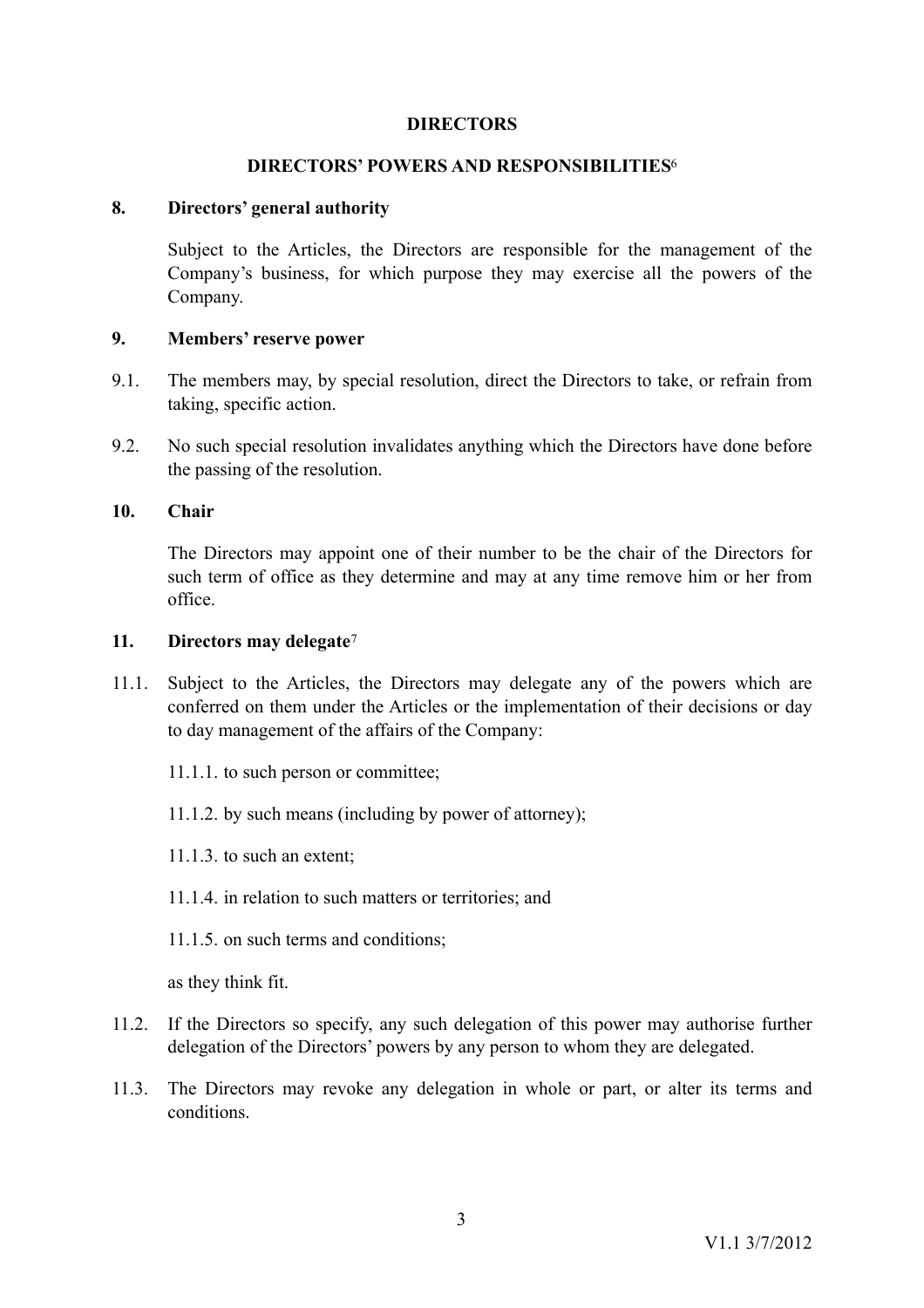## <span id="page-5-3"></span>**DECISION-MAKING BY DIRECTORS**

#### **12. Directors to take decisions collectively**[8](#page-18-7)

<span id="page-5-0"></span>Any decision of the Directors must be either a majority decision at a meeting or a decision taken in accordance with Article [18.](#page-6-3) In the event of the Company having only one Director, a majority decision is made when that single Director makes a decision.

### <span id="page-5-1"></span>**13. Calling a Directors' meeting**

- 13.1. Two Directors may (and the Secretary, if any, must at the request of two Directors) call a Directors' meeting.
- 13.2. A Directors' meeting must be called by at least seven Clear Days' notice unless either:
	- 13.2.1. all the Directors agree; or
	- 13.2.2. urgent circumstances require shorter notice.
- 13.3. Notice of Directors' meetings must be given to each Director.
- 13.4. Every notice calling a Directors' meeting must specify:
	- 13.4.1. the place, day and time of the meeting; and
	- 13.4.2. if it is anticipated that Directors participating in the meeting will not be in the same place, how it is proposed that they should communicate with each other during the meeting.
- 13.5. Notice of Directors' meetings need not be in Writing.
- 13.6. Notice of Directors' meetings may be sent by Electronic Means to an Address provided by the Director for the purpose.

### <span id="page-5-2"></span>**14. Participation in Directors' meetings**

- 14.1. Subject to the Articles, Directors participate in a Directors' meeting, or part of a Directors' meeting, when:
	- 14.1.1. the meeting has been called and takes place in accordance with the Articles; and
	- 14.1.2. they can each communicate to the others any information or opinions they have on any particular item of the business of the meeting.
- <span id="page-5-4"></span>14.2. In determining whether Directors are participating in a Directors' meeting, it is irrelevant where any Director is or how they communicate with each other.[9](#page-18-8)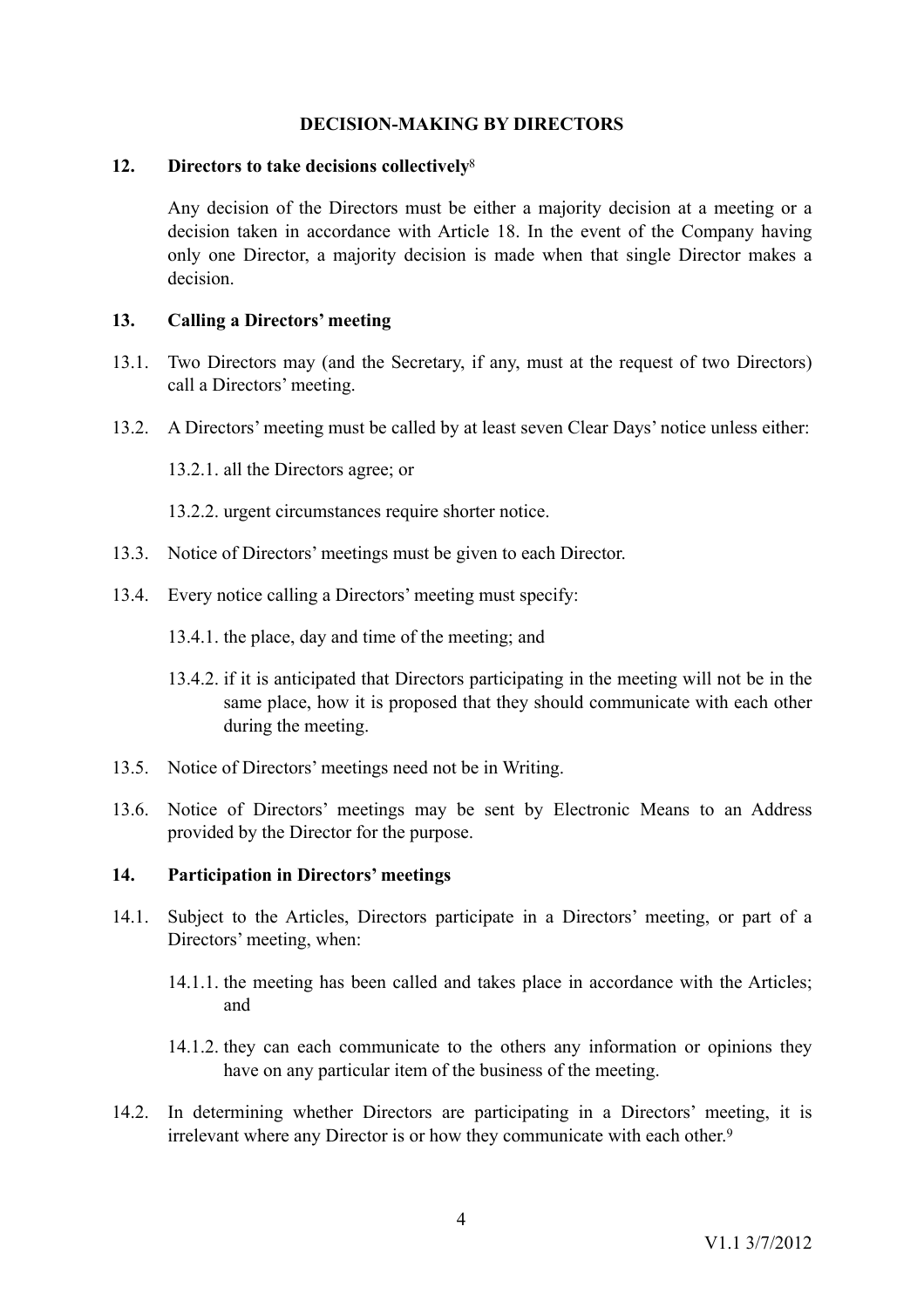14.3. If all the Directors participating in a meeting are not in the same place, they may decide that the meeting is to be treated as taking place wherever any of them is.

## <span id="page-6-6"></span><span id="page-6-0"></span>**15. Quorum for Directors' meetings**[10](#page-18-9)

- 15.1. At a Directors' meeting, unless a quorum is participating, no proposal is to be voted on, except a proposal to call another meeting.
- 15.2. The quorum for Directors' meetings may be fixed from time to time by a decision of the Directors, but it must never be less than two, and unless otherwise fixed it is two.
- 15.3. If the total number of Directors for the time being is less than the quorum required, the Directors must not take any decision other than a decision:
	- 15.3.1. to appoint further Directors; or
	- 15.3.2. to call a general meeting so as to enable the members to appoint further **Directors**

### **16. Chairing of Directors' meetings**

<span id="page-6-8"></span><span id="page-6-7"></span><span id="page-6-1"></span>The Chair, if any, or in his or her absence another Director nominated by the Directors present shall preside as chair of each Directors' meeting.

### <span id="page-6-2"></span>**17. Decision-making at meetings** [11](#page-18-10)

- 17.1. Questions arising at a Directors' meeting shall be decided by a majority of votes.
- 17.2. In all proceedings of Directors each Director must not have more than one vote.<sup>12</sup>
- 17.3. In case of an equality of votes, the Chair shall have a second or casting vote.

### <span id="page-6-9"></span><span id="page-6-3"></span>**18. Decisions without a meeting**[13](#page-18-12)

- <span id="page-6-4"></span>18.1. The Directors may take a unanimous decision without a Directors' meeting in accordance with this Article by indicating to each other by any means, including without limitation by Electronic Means, that they share a common view on a matter. Such a decision may, but need not, take the form of a resolution in Writing, copies of which have been signed by each Director or to which each Director has otherwise indicated agreement in Writing.
- <span id="page-6-5"></span>18.2. A decision which is made in accordance with Article [18.1](#page-6-4) shall be as valid and effectual as if it had been passed at a meeting duly convened and held, provided the following conditions are complied with:
	- 18.2.1. approval from each Director must be received by one person being either such person as all the Directors have nominated in advance for that purpose or such other person as volunteers if necessary ("the Recipient"), which person may, for the avoidance of doubt, be one of the Directors;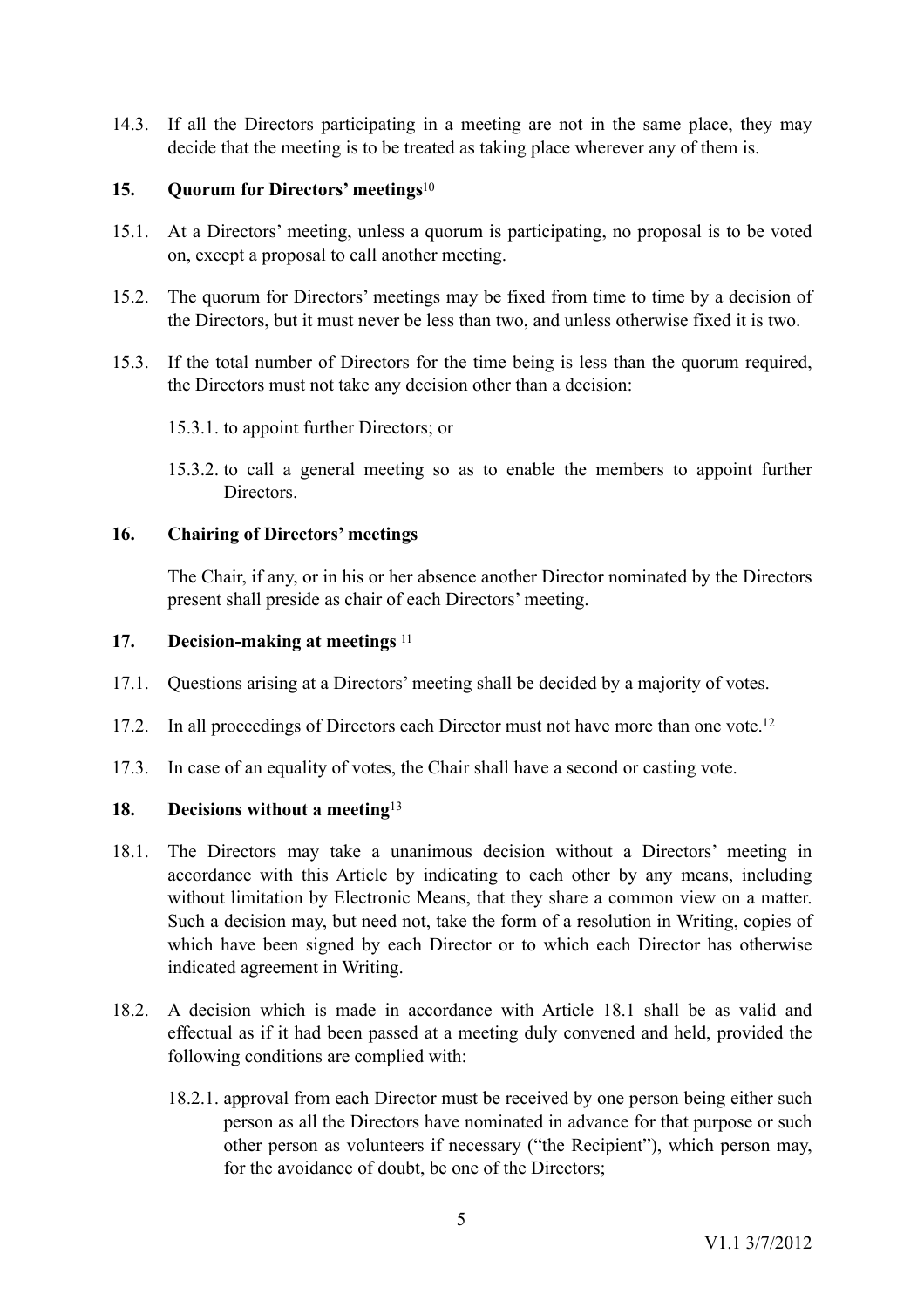- 18.2.2. following receipt of responses from all of the Directors, the Recipient must communicate to all of the Directors by any means whether the resolution has been formally approved by the Directors in accordance with this Article [18.2;](#page-6-5)
- 18.2.3. the date of the decision shall be the date of the communication from the Recipient confirming formal approval;
- <span id="page-7-3"></span>18.2.4. the Recipient must prepare a minute of the decision in accordance with Article [32](#page-12-2).

### <span id="page-7-0"></span>**19. Conflicts of interest**[14](#page-18-13)

- 19.1. Whenever a Director finds himself or herself in a situation that is reasonably likely to give rise to a Conflict of Interest, they must declare their interest to the Directors unless, or except to the extent that, the other Directors are or ought reasonably to be aware of it already.
- 19.2. If any question arises as to whether a Director has a Conflict of Interest, the question shall be decided by a majority decision of the other Directors.
- 19.3. Whenever a matter is to be discussed at a meeting or decided in accordance with Article 18 and a Director has a Conflict of Interest in respect of that matter then, subject to Article 20, he or she must:
	- 19.3.1. remain only for such part of the meeting as in the view of the other Directors is necessary to inform the debate;
	- 19.3.2. not be counted in the quorum for that part of the meeting; and
	- 19.3.3. withdraw during the vote and have no vote on the matter.
- 19.4. When a Director has a Conflict of Interest which they have declared to the Directors, they shall not be in breach of their duties to the Company by withholding confidential information from the Company if to disclose it would result in a breach of any other duty or obligation of confidence owed by the Director.

# <span id="page-7-1"></span>**20. Directors' power to authorise a conflict of interest**

- <span id="page-7-2"></span>**20.1.** The Directors have power to authorise a Director to be in a position of Conflict of Interest provided:
	- **20.1.1.** in relation to the decision to authorise a Conflict of Interest, the conflicted Director must comply with Article 19.3;
	- **20.1.2.** in authorising a Conflict of Interest, the Directors can decide the manner in which the Conflict of Interest may be dealt with and, for the avoidance of doubt, they can decide that the Director with a Conflict of Interest can participate in a vote on the matter and can be counted in the quorum;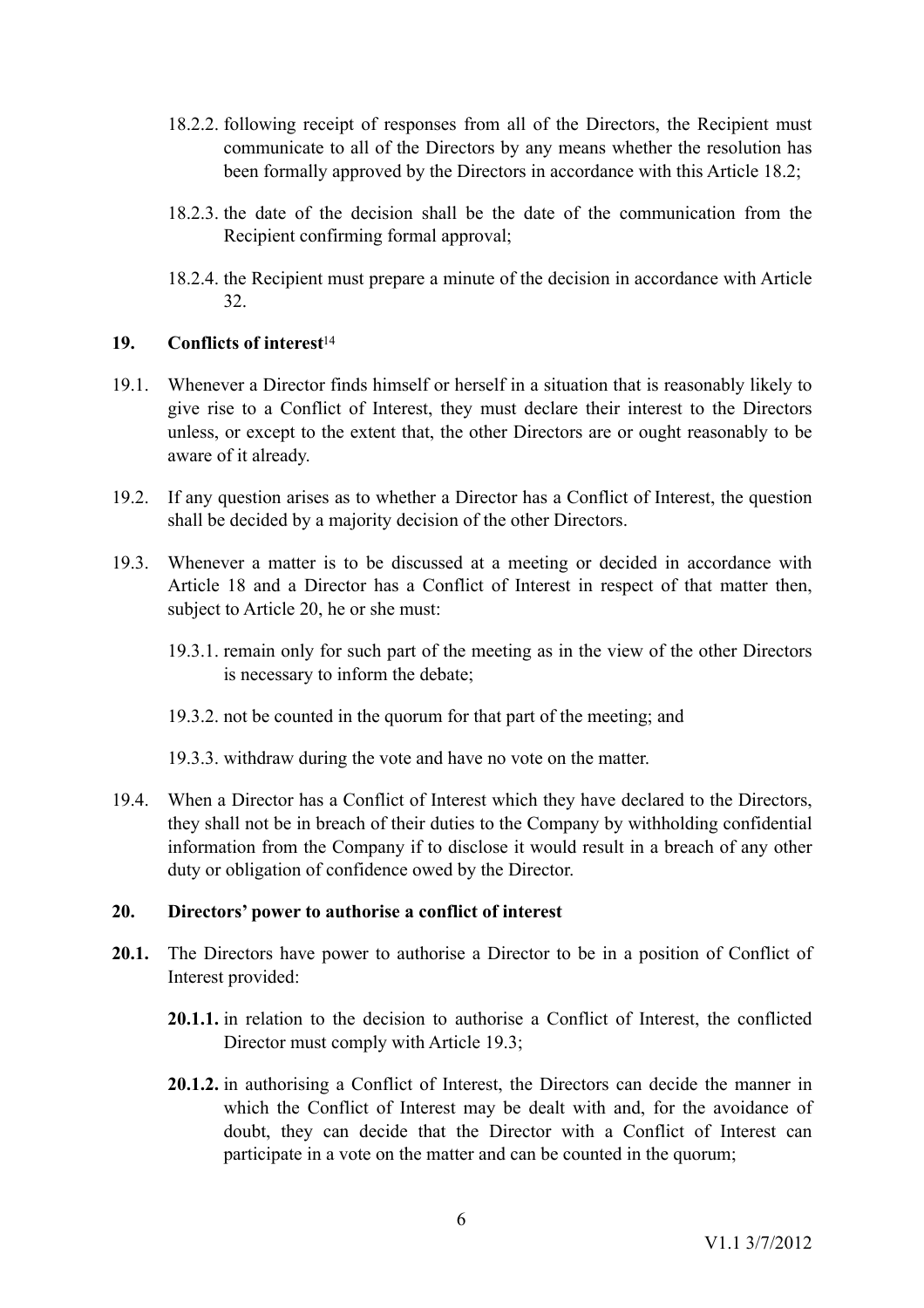- **20.1.3.** the decision to authorise a Conflict of Interest can impose such terms as the Directors think fit and is subject always to their right to vary or terminate the authorisation.
- **20.2.** If a matter, or office, employment or position, has been authorised by the Directors in accordance with Article [20.1](#page-7-2) then, even if they have been authorised to remain at the meeting by the other Directors, the Director may absent themselves from meetings of the Directors at which anything relating to that matter, or that office, employment or position, will or may be discussed.
- **20.3.** A Director shall not be accountable to the Company for any benefit which he or she derives from any matter, or from any office, employment or position, which has been authorised by the Directors in accordance with Article [20.1](#page-7-2) (subject to any limits or conditions to which such approval was subject).

## **21. Register of Directors' interests**

<span id="page-8-0"></span>The Directors shall cause a register of Directors' interests to be kept. A Director must declare the nature and extent of any interest, direct or indirect, which he or she has in a proposed transaction or arrangement with the Company or in any transaction or arrangement entered into by the Company which has not previously been declared.

# <span id="page-8-3"></span>**APPOINTMENT AND RETIREMENT OF DIRECTORS**[15](#page-19-0)

### <span id="page-8-1"></span>**22. Methods of appointing Directors**

- 22.1. Those persons notified to the Registrar of Companies as the first Directors of the Company shall be the first Directors.
- 22.2. Any person who is willing to act as a Director, and is permitted by law to do so, may be appointed to be a Director by a decision of the Directors.

# **23. Termination of Director's appointment**[16](#page-19-1)

<span id="page-8-4"></span><span id="page-8-2"></span>A person ceases to be a Director as soon as:

- (a) that person ceases to be a Director by virtue of any provision of the Companies Act 2006, or is prohibited from being a Director by law;
- (b) a bankruptcy order is made against that person, or an order is made against that person in individual insolvency proceedings in a jurisdiction other than England and Wales or Northern Ireland which have an effect similar to that of bankruptcy;
- (c) a composition is made with that person's creditors generally in satisfaction of that person's debts;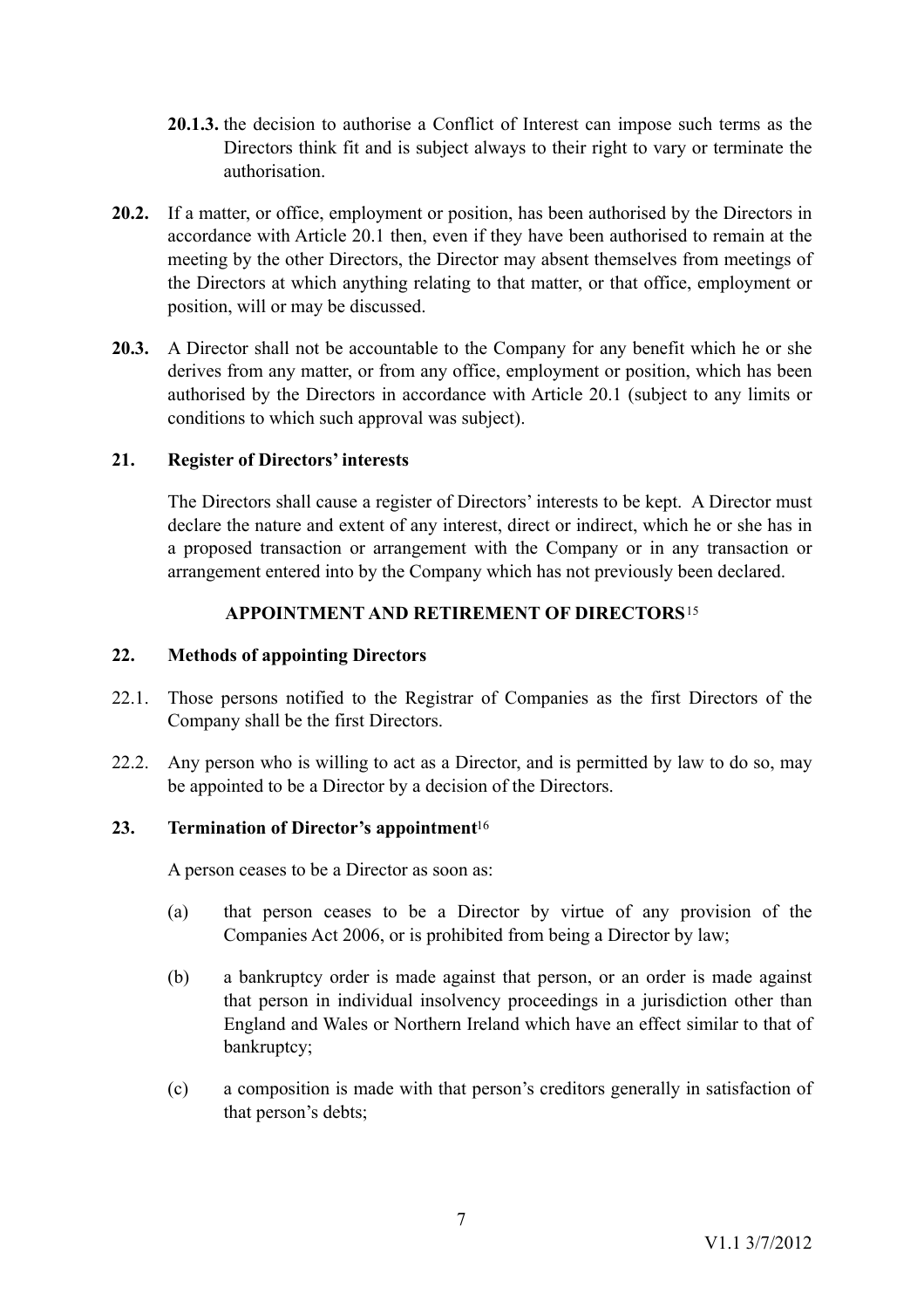- (d) notification is received by the Company from the Director that the Director is resigning from office, and such resignation has taken effect in accordance with its terms
- (e) the Director fails to attend three consecutive meetings of the Directors and the Directors resolve that the Director be removed for this reason.
- <span id="page-9-2"></span><span id="page-9-0"></span>(f) the Director ceases to be a member.

## **24. Directors' remuneration**[17](#page-19-2)

- 24.1. Directors may undertake any services for the Company that the Directors decide.
- 24.2. Directors are entitled to such remuneration as the Directors determine:
	- (a) for their services to the Company as Directors; and
	- (b) for any other service which they undertake for the Company.
- 24.3. Subject to the Articles, a Director's remuneration may:
	- (a) take any form; and
	- (b) include any arrangements in connection with the payment of a pension, allowance or gratuity, or any death, sickness or disability benefits, to or in respect of that director.
- 24.4. Unless the Directors decide otherwise, Directors' remuneration accrues from day to day.
- 24.5. Unless the Directors decide otherwise, Directors are not accountable to the Company for any remuneration which they receive as Directors or other officers or employees of the Company's subsidiaries or of any other body corporate in which the Company is interested.

# **25. Directors' expenses**

<span id="page-9-1"></span>25.1. The Company may pay any reasonable expenses which the Directors properly incur in connection with their attendance at:

- (a) meetings of Directors or committees of Directors;
- (b) general meetings; or
- (c) separate meetings of any class of members or of the holders of any debentures of the Company,

or otherwise in connection with the exercise of their powers and the discharge of their responsibilities in relation to the Company.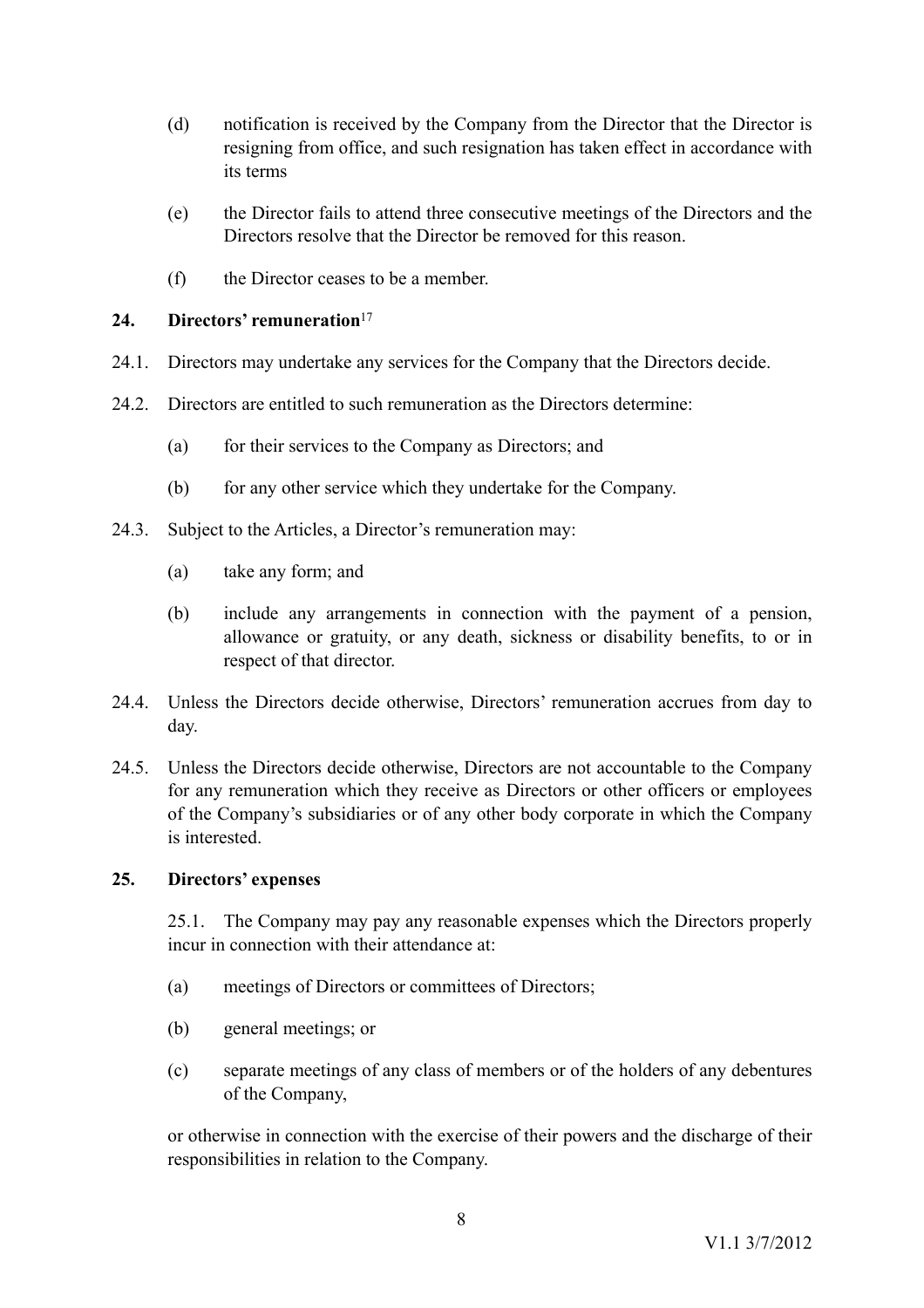### <span id="page-10-5"></span><span id="page-10-4"></span>**MEMBERS**[18](#page-19-3)

# <span id="page-10-6"></span>**BECOMING AND CEASING TO BE A MEMBER**[19](#page-19-4)

#### <span id="page-10-0"></span>**26. Becoming a member**[20](#page-19-5)

- 26.1. The subscribers to the Memorandum are the first members of the Company.
- 26.2. Such other persons as are admitted to membership in accordance with the Articles shall be members of the Company.
- 26.3. No person shall be admitted a member of the Company unless he or she is approved by the Directors.
- 26.4. Every person who wishes to become a member shall deliver to the company an application for membership in such form (and containing such information) as the Directors require and executed by him or her.

### <span id="page-10-1"></span>**27. Termination of membership**[21](#page-19-6)

- 27.1. Membership is not transferable to anyone else.
- 27.2. Membership is terminated if:
	- 27.2.1. the member dies or ceases to exist;
	- 27.2.2. otherwise in accordance with the Articles

# <span id="page-10-10"></span><span id="page-10-9"></span><span id="page-10-8"></span><span id="page-10-7"></span>**DECISION MAKING BY MEMBERS**

### <span id="page-10-2"></span>**28. Members' meetings**[22](#page-19-7)

- 28.1. The Directors may call a general meeting at any time.
- 28.2. General meetings must be held in accordance with the provisions regarding such meetings in the Companies Acts.[23](#page-19-8)
- 28.3. A person who is not a member of the Company shall not have any right to vote at a general meeting of the Company; but this is without prejudice to any right to vote on a resolution affecting the rights attached to a class of the Company's debentures. [24](#page-19-9)
- 28.4. Article 28.3 shall not prevent a person who is a proxy for a member or a duly authorised representative of a member from voting at a general meeting of the Company.

### <span id="page-10-3"></span>**29. Written resolutions**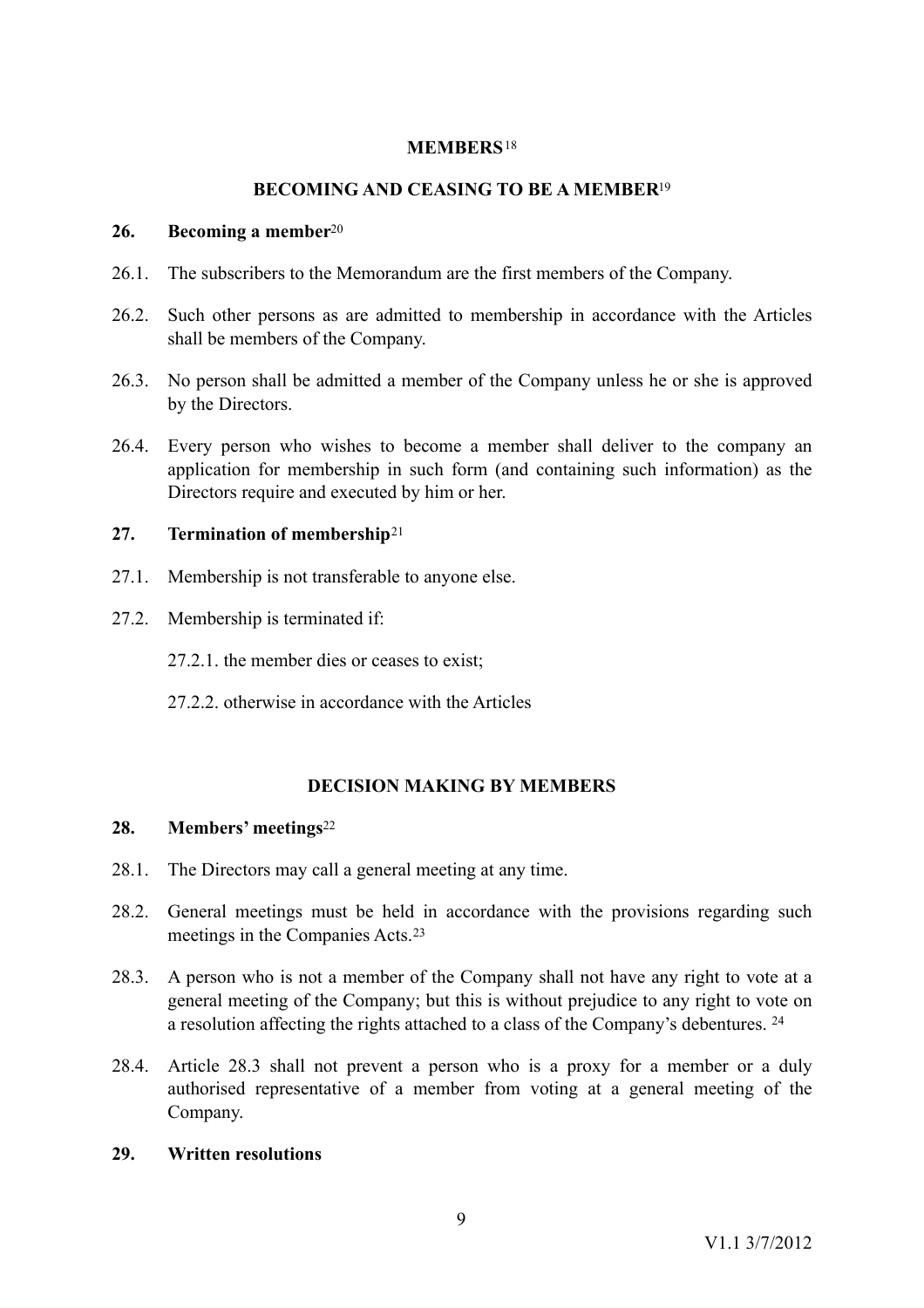- 29.1. Subject to Article [29.3,](#page-11-0) a written resolution of the Company passed in accordance with this Article 29 shall have effect as if passed by the Company in general meeting:
	- 29.1.1. A written resolution is passed as an ordinary resolution if it is passed by a simple majority of the total voting rights of eligible members.
	- 29.1.2. A written resolution is passed as a special resolution if it is passed by members representing not less than 75% of the total voting rights of eligible members. A written resolution is not a special resolution unless it states that it was proposed as a special resolution.
- 29.2. In relation to a resolution proposed as a written resolution of the Company the eligible members are the members who would have been entitled to vote on the resolution on the circulation date of the resolution.
- <span id="page-11-0"></span>29.3. A members' resolution under the Companies Acts removing a Director or an auditor before the expiration of his or her term of office may not be passed as a written resolution.
- 29.4. A copy of the written resolution must be sent to every member together with a statement informing the member how to signify their agreement to the resolution and the date by which the resolution must be passed if it is not to lapse. Communications in relation to written notices shall be sent to the Company's auditors in accordance with the Companies Acts.
- 29.5. A member signifies their agreement to a proposed written resolution when the Company receives from him or her an authenticated Document identifying the resolution to which it relates and indicating his or her agreement to the resolution.
	- 29.5.1. If the Document is sent to the Company in Hard Copy Form, it is authenticated if it bears the member's signature.
	- 29.5.2. If the Document is sent to the Company by Electronic Means, it is authenticated if it bears the member's signature.
- 29.6. A written resolution is passed when the required majority of eligible members have signified their agreement to it.
- 29.7. A proposed written resolution lapses if it is not passed within 28 days beginning with the circulation date.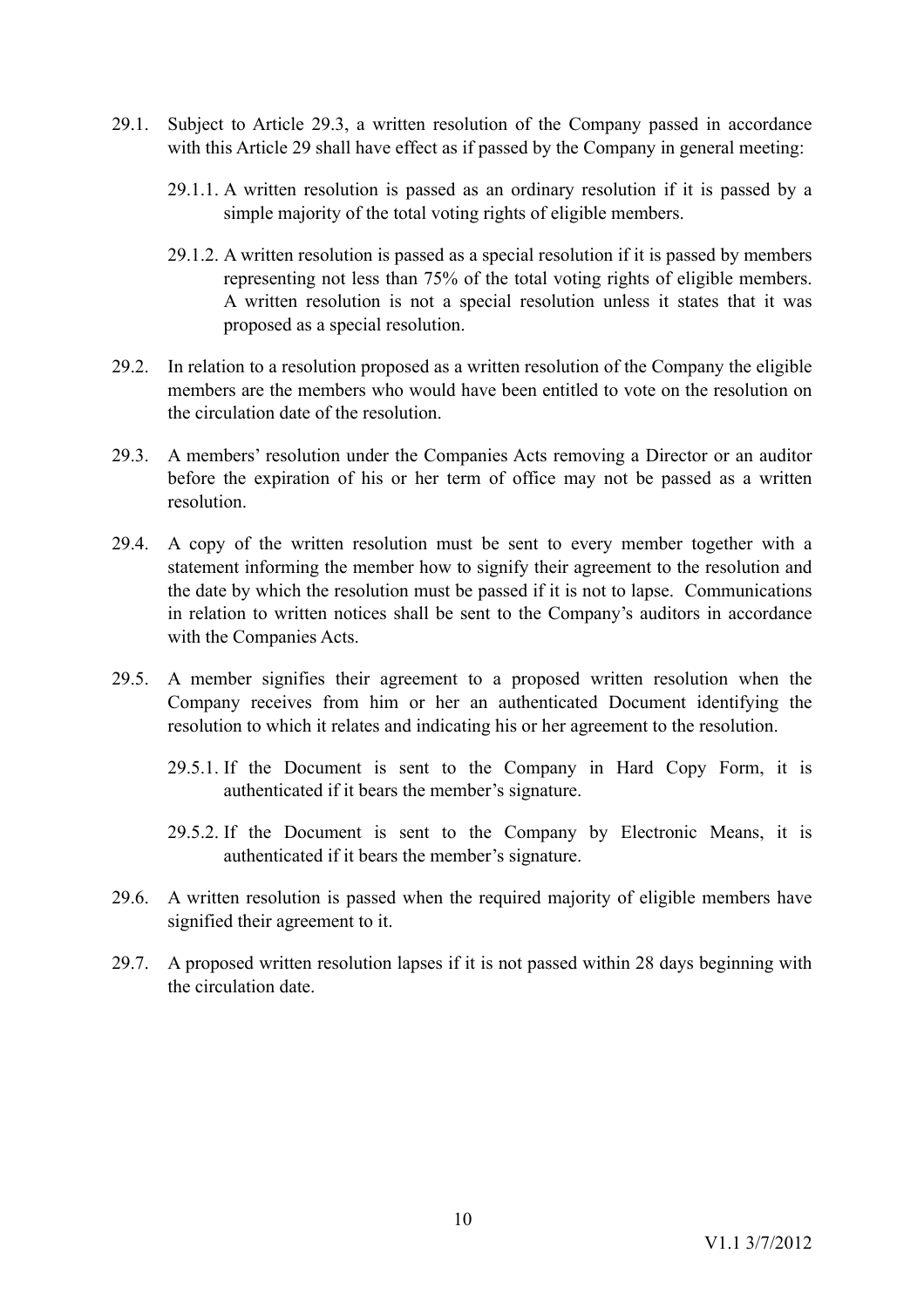## <span id="page-12-0"></span>**ADMINISTRATIVE ARRANGEMENTS AND MISCELLANEOUS**

#### **30. Means of communication to be used**

- 30.1. Subject to the Articles, anything sent or supplied by or to the Company under the Articles may be sent or supplied in any way in which the Companies Act 2006 provides for Documents or information which are authorised or required by any provision of that Act to be sent or supplied by or to the Company.
- 30.2. Subject to the Articles, any notice or Document to be sent or supplied to a Director in connection with the taking of decisions by Directors may also be sent or supplied by the means by which that Director has asked to be sent or supplied with such notices or Documents for the time being.
- 30.3. A Director may agree with the Company that notices or Documents sent to that Director in a particular way are to be deemed to have been received within an agreed time of their being sent, and for the agreed time to be less than 48 hours.

### **31. Irregularities**

<span id="page-12-1"></span>The proceedings at any meeting or on the taking of any poll or the passing of a written resolution or the making of any decision shall not be invalidated by reason of any accidental informality or irregularity (including any accidental omission to give or any non-receipt of notice) or any want of qualification in any of the persons present or voting or by reason of any business being considered which is not referred to in the notice unless a provision of the Companies Acts specifies that such informality, irregularity or want of qualification shall invalidate it.

### <span id="page-12-2"></span>**32. Minutes**

- 32.1. The Directors must cause minutes to be made in books kept for the purpose:
	- 32.1.1. of all appointments of officers made by the Directors;
	- 32.1.2. of all resolutions of the Company and of the Directors (including, without limitation, decisions of the Directors made without a meeting); and
	- 32.1.3. of all proceedings at meetings of the Company and of the Directors, and of committees of Directors, including the names of the Directors present at each such meeting;

and any such minute, if purported to be signed (or in the case of minutes of Directors' meetings signed or authenticated) by the chair of the meeting at which the proceedings were had, or by the chair of the next succeeding meeting, shall, as against any member or Director of the Company, be sufficient evidence of the proceedings.

32.2. The minutes must be kept for at least ten years from the date of the meeting, resolution or decision.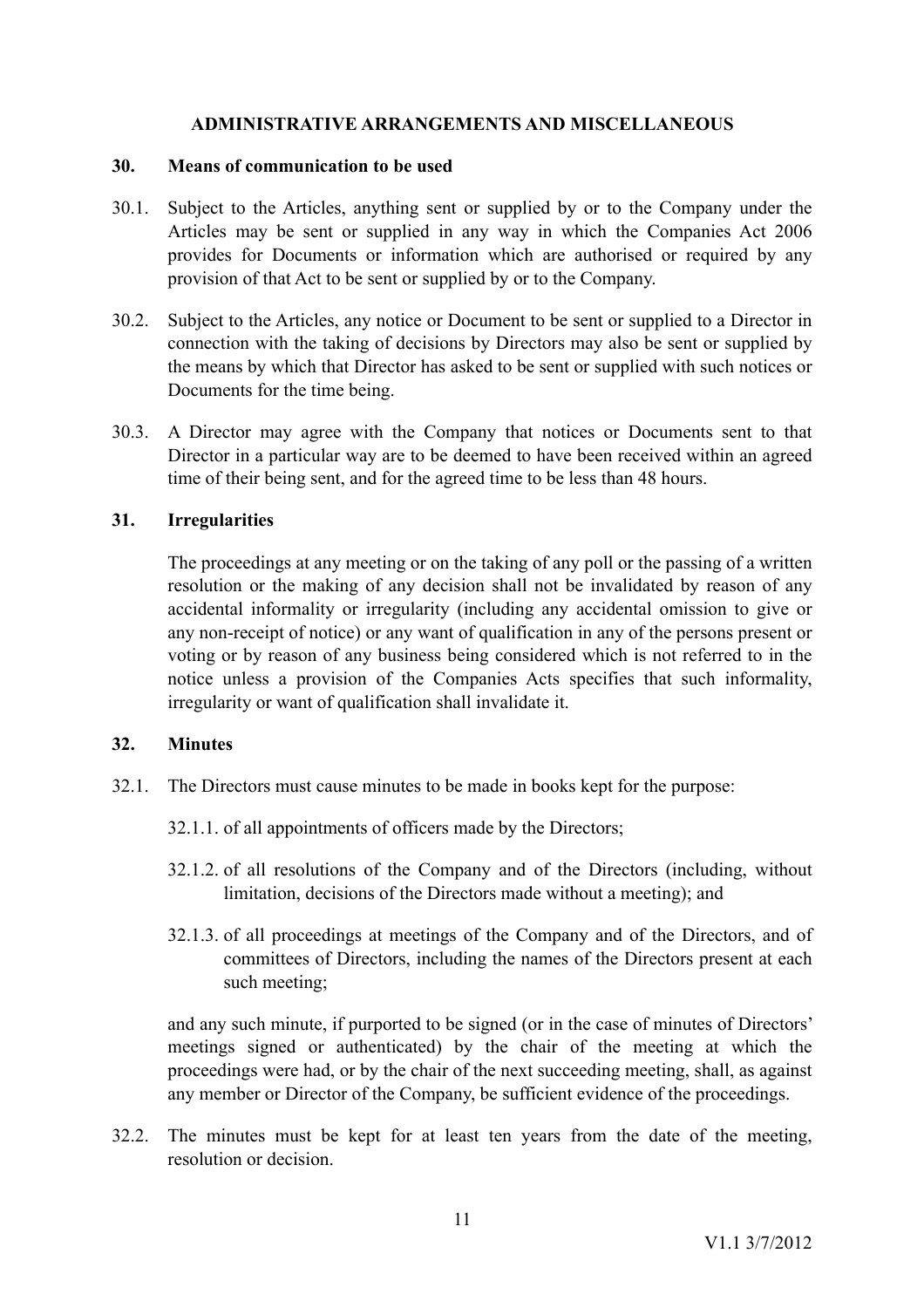# **33. Records and accounts**[25](#page-19-10)

<span id="page-13-3"></span><span id="page-13-0"></span>The Directors shall comply with the requirements of the Companies Acts as to maintaining a members' register, keeping financial records, the audit or examination of accounts and the preparation and transmission to the Registrar of Companies and the Regulator of:

- 33.1. annual reports;
- 33.2. annual returns; and
- 33.3. annual statements of account.
- 33.4. Except as provided by law or authorised by the Directors or an ordinary resolution of the Company, no person is entitled to inspect any of the Company's accounting or other records or Documents merely by virtue of being a member.

## <span id="page-13-1"></span>**34. Indemnity**

- 34.1. Subject to Article 34.2, a relevant Director of the Company or an associated company may be indemnified out of the Company's assets against:
	- (a) any liability incurred by that Director in connection with any negligence, default, breach of duty or breach of trust in relation to the Company or an associated company;
	- (b) any liability incurred by that Director in connection with the activities of the Company or an associated company in its capacity as a trustee of an occupational pension scheme (as defined in section 235(6) of the Companies Act 2006); and
	- (c) any other liability incurred by that Director as an officer of the Company or an associated company.
- 34.2. This Article does not authorise any indemnity which would be prohibited or rendered void by any provision of the Companies Acts or by any other provision of law.
- 34.3. In this Article:
	- (a) companies are associated if one is a subsidiary of the other or both are subsidiaries of the same body corporate; and
	- (b) a "relevant Director" means any Director or former Director of the Company or an associated company.

### <span id="page-13-2"></span>**35. Insurance**

35.1. The Directors may decide to purchase and maintain insurance, at the expense of the Company, for the benefit of any relevant Director in respect of any relevant loss.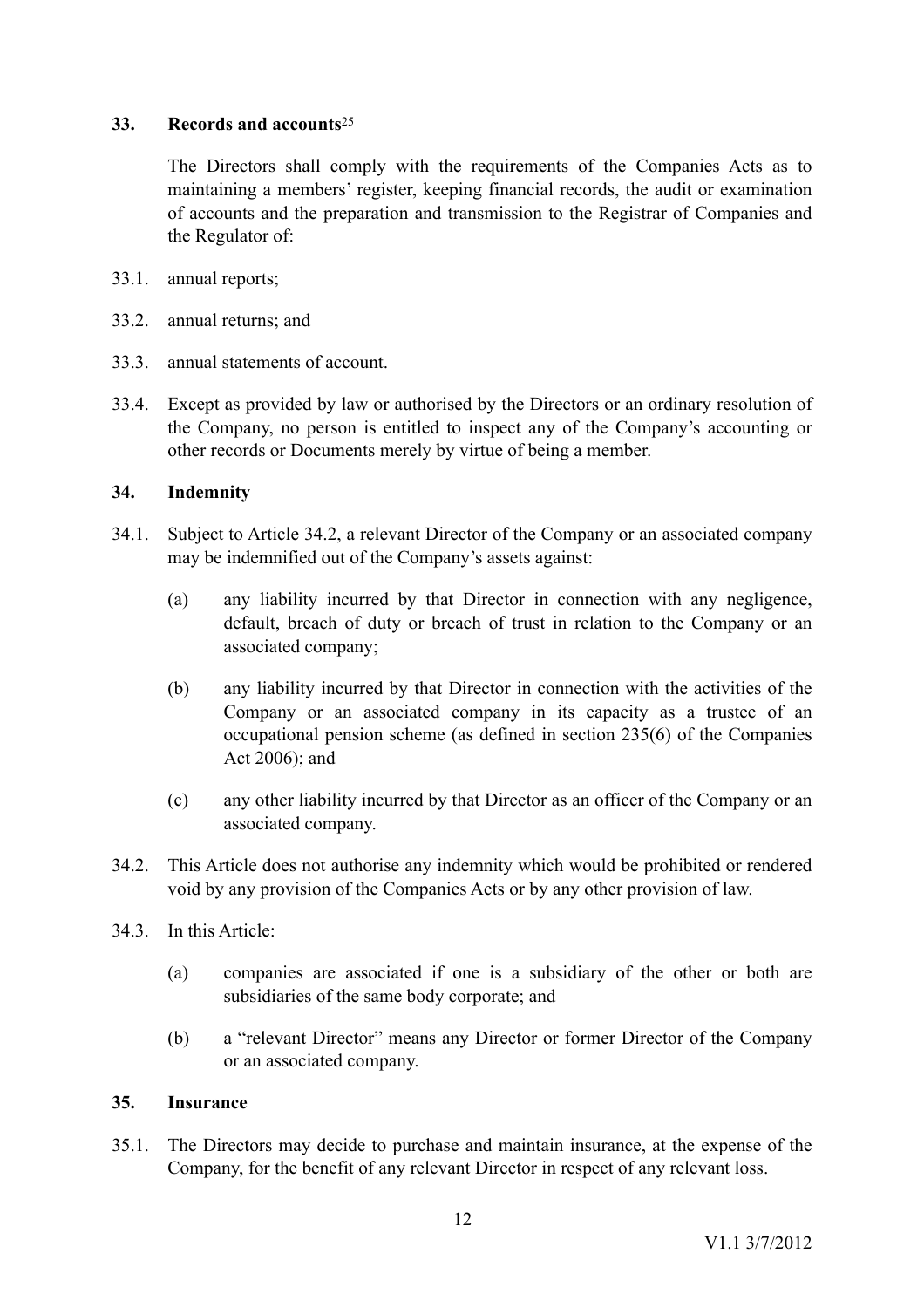# 35.2. In this Article:

- (a) a "relevant Director" means any Director or former Director of the Company or an associated company;
- (b) a "relevant loss" means any loss or liability which has been or may be incurred by a relevant Director in connection with that Director's duties or powers in relation to the Company, any associated company or any pension fund or employees' share scheme of the company or associated company; and
- (c) companies are associated if one is a subsidiary of the other or both are subsidiaries of the same body corporate.

# **36. Exclusion of model articles**

<span id="page-14-0"></span>The relevant model articles for a company limited by guarantee are hereby expressly excluded.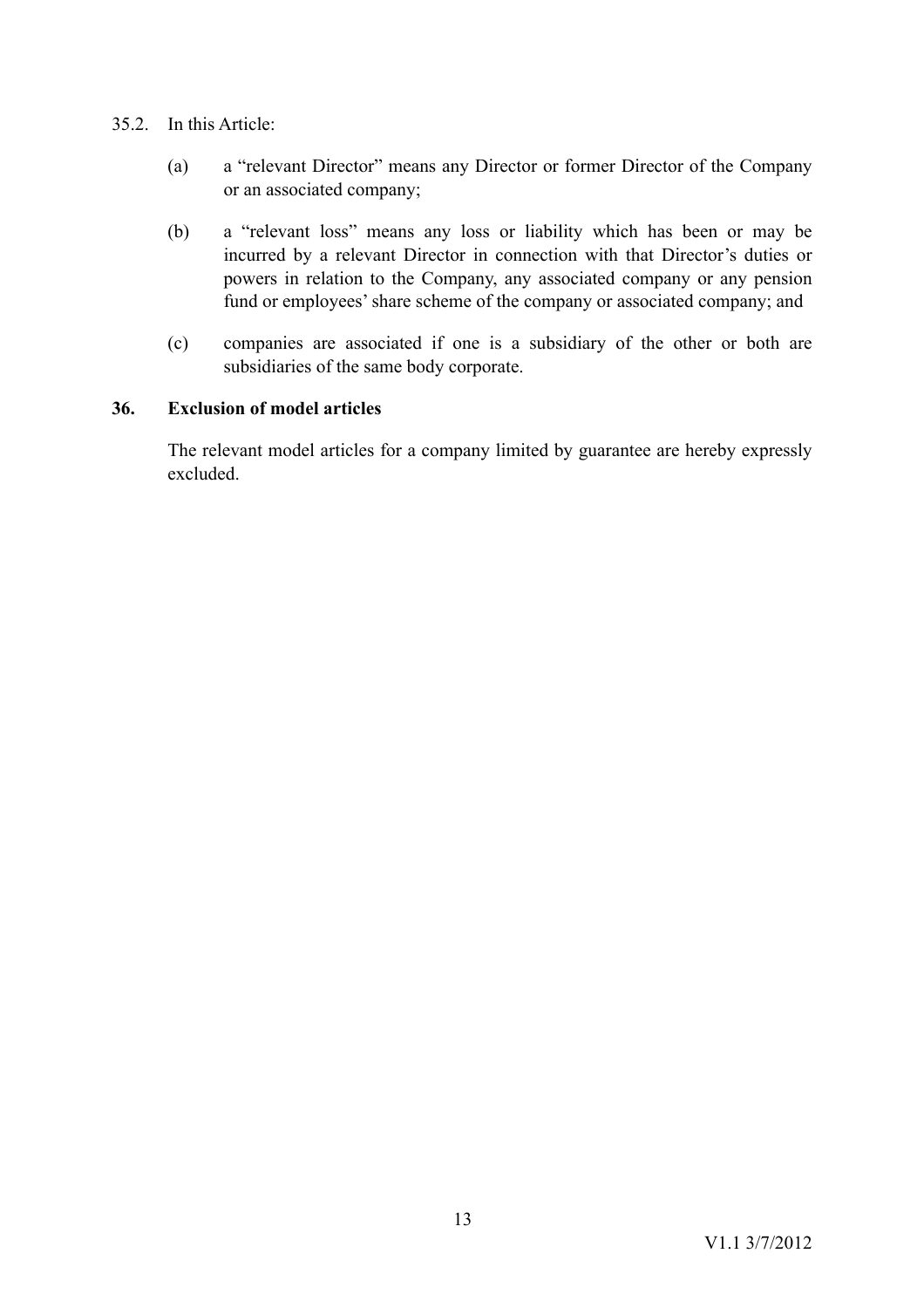### **SCHEDULE**

# **INTERPRETATION**

# **Defined terms**

1. In the Articles, unless the context requires otherwise, the following terms shall have the following meanings:

|     | Term                | <b>Meaning</b>                                                                                                                                                                                           |
|-----|---------------------|----------------------------------------------------------------------------------------------------------------------------------------------------------------------------------------------------------|
| 1.  | "Address"           | includes a number or address used for the<br>purposes of sending or receiving Documents by<br>Electronic Means;                                                                                          |
| 2.  | "Articles"          | the Company's articles of association;                                                                                                                                                                   |
| 3.  | "asset-locked body" | means (i) a community interest company, a<br>charity or a Permitted Industrial and Provident<br>Society; or (ii) a body established outside the<br>United Kingdom that is equivalent to any of<br>those; |
| 4.  | "bankruptcy"        | includes individual insolvency proceedings in a<br>jurisdiction other than England and Wales or<br>Northern Ireland which have an effect similar to<br>that of bankruptcy;                               |
| 5.  | "Chair"             | has the meaning given in Article 10;                                                                                                                                                                     |
| 6.  | "Circulation Date"  | in relation to a written resolution, has the<br>meaning given to it in the Companies Acts;                                                                                                               |
| 7.  | "Clear Days"        | in relation to the period of a notice, that period<br>excluding the day when the notice is given or<br>deemed to be given and the day for which it is<br>given or on which it is to take effect;         |
| 8.  | "community"         | is to be construed in accordance with accordance<br>with Section $35(5)$ of the Company's (Audit)<br>Investigations and Community Enterprise) Act<br>2004;                                               |
| 9.  | "Companies Acts"    | means the Companies Acts (as defined in Section<br>2 of the Companies Act 2006), in so far as they<br>apply to the Company;                                                                              |
| 10. | "Company"           | Second Home Studio + Cafe C.I.C.                                                                                                                                                                         |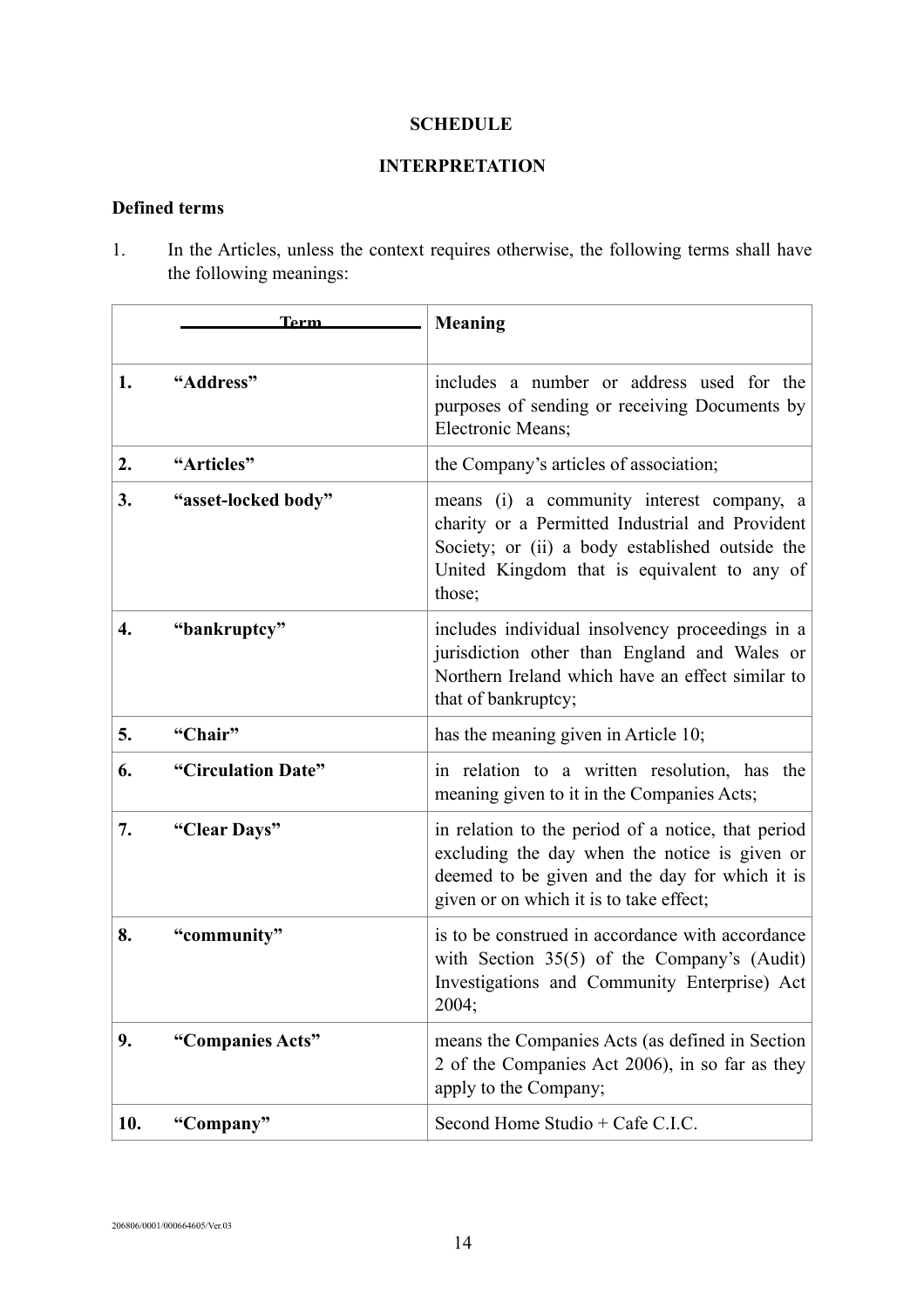| 11. | "Conflict of Interest"                                 | any direct or indirect interest of a Director<br>(whether personal, by virtue of a duty of loyalty<br>to another organisation or otherwise) that<br>conflicts, or might conflict with the interests of<br>the Company;                                                                                                                           |
|-----|--------------------------------------------------------|--------------------------------------------------------------------------------------------------------------------------------------------------------------------------------------------------------------------------------------------------------------------------------------------------------------------------------------------------|
| 12. | "Director"                                             | a director of the Company, and includes any<br>person occupying the position of director, by<br>whatever name called;                                                                                                                                                                                                                            |
| 13. | "Document"                                             | includes, unless otherwise indicated, any<br>document sent or supplied in Electronic Form;                                                                                                                                                                                                                                                       |
| 14. | "Electronic Form"<br>and<br>"Electronic Means"         | have the meanings respectively given to them in<br>Section 1168 of the Companies Act 2006;                                                                                                                                                                                                                                                       |
| 15. | "Hard Copy Form"                                       | has the meaning given to it in the Companies Act<br>2006;                                                                                                                                                                                                                                                                                        |
| 16. | "Memorandum"                                           | the Company's memorandum of association;                                                                                                                                                                                                                                                                                                         |
| 17. | "participate"                                          | in relation to a Directors' meeting, has the<br>meaning given in Article 14;                                                                                                                                                                                                                                                                     |
| 18. | "Permitted Industrial and<br><b>Provident Society"</b> | an industrial and provident society which has a<br>restriction on the use of its assets in accordance<br>with Regulation 4 of the Community Benefit<br>Societies (Restriction on Use of Assets)<br>Regulations 2006 or Regulation 4 of the<br>Community Benefit Societies (Restriction on Use<br>of Assets) Regulations (Northern Ireland) 2006; |
| 19. | "the Regulator"                                        | means the Regulator of Community Interest<br>Companies;                                                                                                                                                                                                                                                                                          |
| 20. | "Secretary"                                            | the secretary of the Company (if any);                                                                                                                                                                                                                                                                                                           |
| 21. | "specified"                                            | means specified in the memorandum or articles<br>of association of the Company for the purposes<br>of this paragraph;                                                                                                                                                                                                                            |
| 22. | "subsidiary"                                           | has the meaning given in section 1159 of the<br>Companies Act 2006;                                                                                                                                                                                                                                                                              |
| 23. | "transfer"                                             | includes every description of disposition,<br>payment, release or distribution, and the creation<br>or extinction of an estate or interest in, or right<br>over, any property; and                                                                                                                                                               |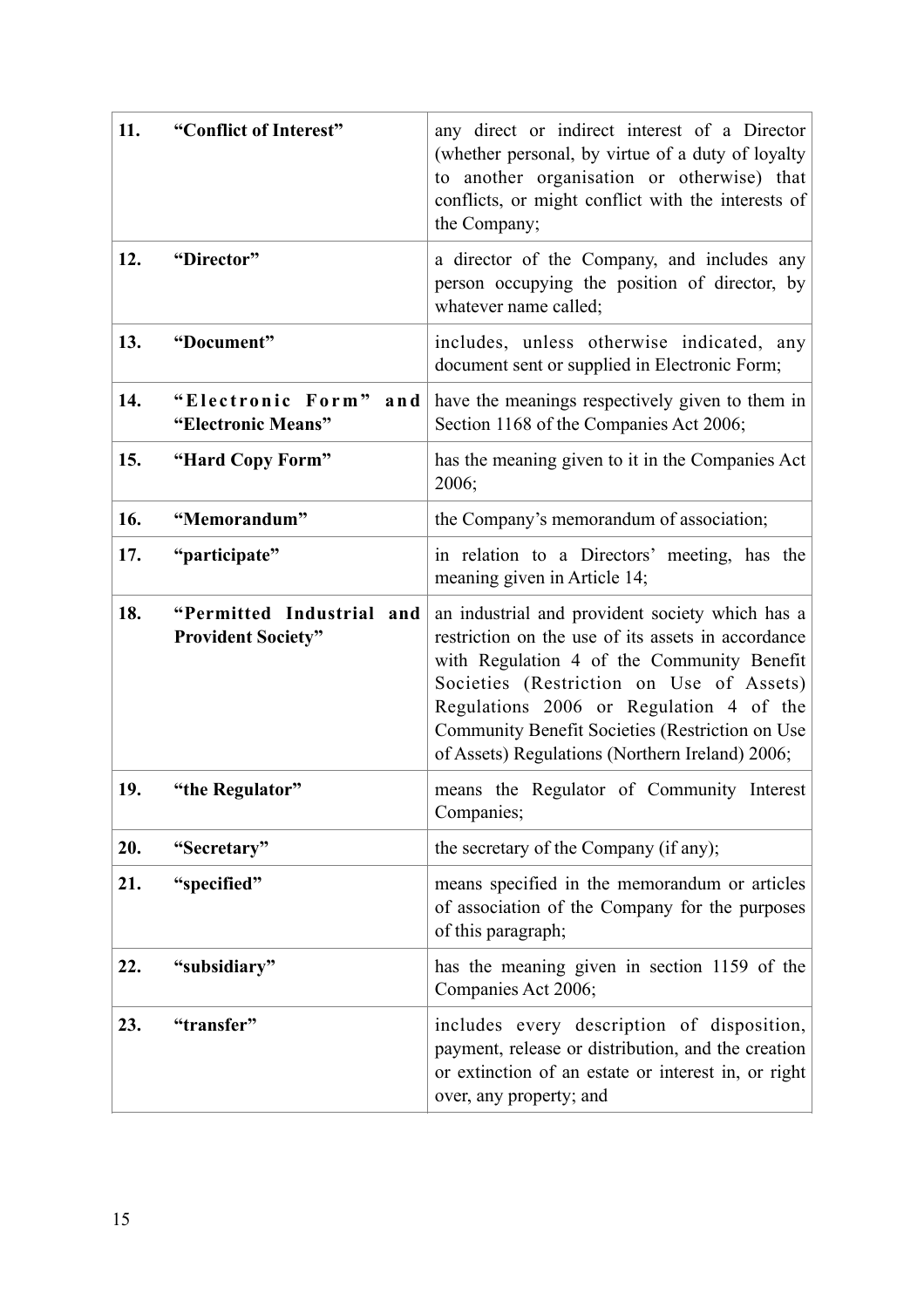| $\vert 24. \vert$<br>"Writing" | the representation or reproduction of words,      |
|--------------------------------|---------------------------------------------------|
|                                | symbols or other information in a visible form by |
|                                | any method or combination of methods, whether     |
|                                | sent or supplied in Electronic Form or otherwise. |

- 2. **Subject to clause [3](#page-17-0)** of this Schedule, any reference in the Articles to an enactment includes a reference to that enactment as re-enacted or amended from time to time and to any subordinate legislation made under it.
- <span id="page-17-0"></span>3. Unless the context otherwise requires, other words or expressions contained in these Articles bear the same meaning as in the Companies Acts as in force on the date when these Articles become binding on the Company.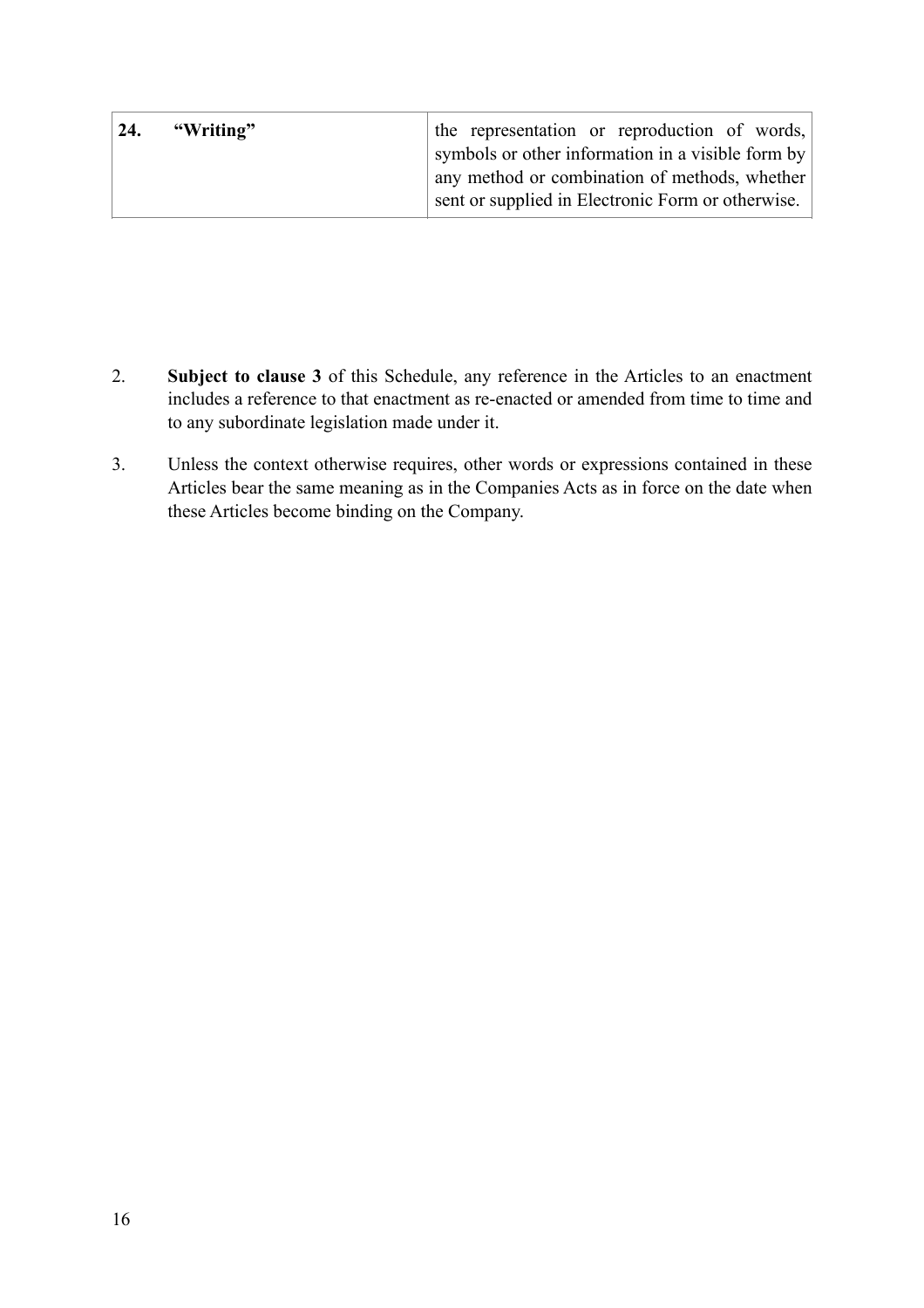<span id="page-18-0"></span><sup>[1](#page-0-0)</sup> On articles of association generally, see [Part 5] of the Regulator's information and guidance notes. If you are an existing company wishing to become a community interest company, there is no need to adopt completely new articles, but you must comply with the requirements of the Community Interest Company Regulations 2005 (as amended) ("the Regulations") by including the provisions set out in Schedule 1 to the Regulations in the articles of your company.

<span id="page-18-1"></span><sup>[2](#page-2-3)</sup> See [Part 6] of the Regulator's information and guidance notes. Inclusion of the provisions contained in article 3.1 to 3.3 is mandatory, reflecting sub-paragraphs (1) to (3) of paragraph 1 of Schedule 1 to the Regulations

<span id="page-18-2"></span><sup>[3](#page-3-4)</sup> See regulation 23 of the Regulations and [Parts 6 and 10] of the Regulator's information and guidance notes. If the company does not specify that the remaining residual assets are to be transferred to a particular Asset Locked Body, an appropriate recipient will be chosen by the Regulator, in consultation with the company's directors and members.

<span id="page-18-3"></span>On the specification of the company's objects, see [Part 5] of the Regulator's information and guidance notes [4](#page-3-5)

<span id="page-18-4"></span> On limited liability, see [Part 3] of the Regulator's information and guidance notes. On guarantees generally [5](#page-3-6) see [Chapter 3.2] of the Regulator's information and guidance notes.

<span id="page-18-5"></span> $6$  Note that although this model constitution assumes that all Directors are Members and all Members are Directors, and the Directors are given wide powers, under the Articles (and company law more generally) there are still some decisions which Members must make as Members (either in general meeting under the Companies Act 2006 (article 28.2), or by written resolution in accordance with article 29). [See in general the Companies

House guidance booklet, "Resolutions" (available online at [http://www.companieshouse.gov.uk/about/gbhtml/](http://www.companieshouse.gov.uk/about/gbhtml/gba7.shtml)) [gba7.shtml\)](http://www.companieshouse.gov.uk/about/gbhtml/gba7.shtml)).].

<span id="page-18-6"></span> Article 11 permits the Directors to delegate any of their functions. Delegation may take the form of, for [7](#page-4-5) instance, the Directors giving a managing director general authority to run the company's day to day business, or responsibility for specific matters being delegated to particular directors (e.g. financial matters to a finance director); or it may be equally appropriate to delegate matters to persons other than Directors. In all cases, it is important to remember that delegation does not absolve Directors of their general duties towards the company and their overall responsibility for its management. This means that, amongst other things, Directors must be satisfied that those to whom responsibilities are delegated are competent to carry them out.

<span id="page-18-7"></span> Article 12 states that the Directors must make decisions by majority at a meeting in accordance with article 14; [8](#page-5-3) or unanimously if taken in accordance with article 18.

<span id="page-18-8"></span> Article 14.2 is designed to facilitate the taking of decisions by the directors communicating via telephone or [9](#page-5-4) video conference calls. Note the requirement to keep a written record of meetings and decisions (article 32).

<span id="page-18-9"></span> $10$ The quorum may be fixed in absolute terms (e.g. "two Directors") or as a proportion of the total number of Directors (e.g. "one third of the total number of Directors"). You may even wish to stipulate that particular named Directors, or Directors representing particular stakeholder interests, must be present to constitute a quorum.

<span id="page-18-10"></span> Article 17 reflects paragraph 4 of Schedule 1 to the Regulations, which is required to be included in the [11](#page-6-7) articles of all community interest companies.

<span id="page-18-11"></span> $12$ You may wish to include a provision which gives the chair of the board a casting vote. This will enable the directors to resolve any deadlock at board level.

<span id="page-18-12"></span><sup>13</sup>Article 18 is designed to facilitate the taking of decisions by directors following discussions in the form of, for example, email exchanges copied to all the directors. Note the requirements as to recording the decision in articles 18.2 and 32.

<span id="page-18-13"></span><sup>14</sup>The provisions in articles 19 and 20 reflect the position under the Companies Act 2006. However, it is recommended that, as a matter of good practice, all actual and potential conflicts of interest are disclosed in writing or at a meeting, as the case may be.